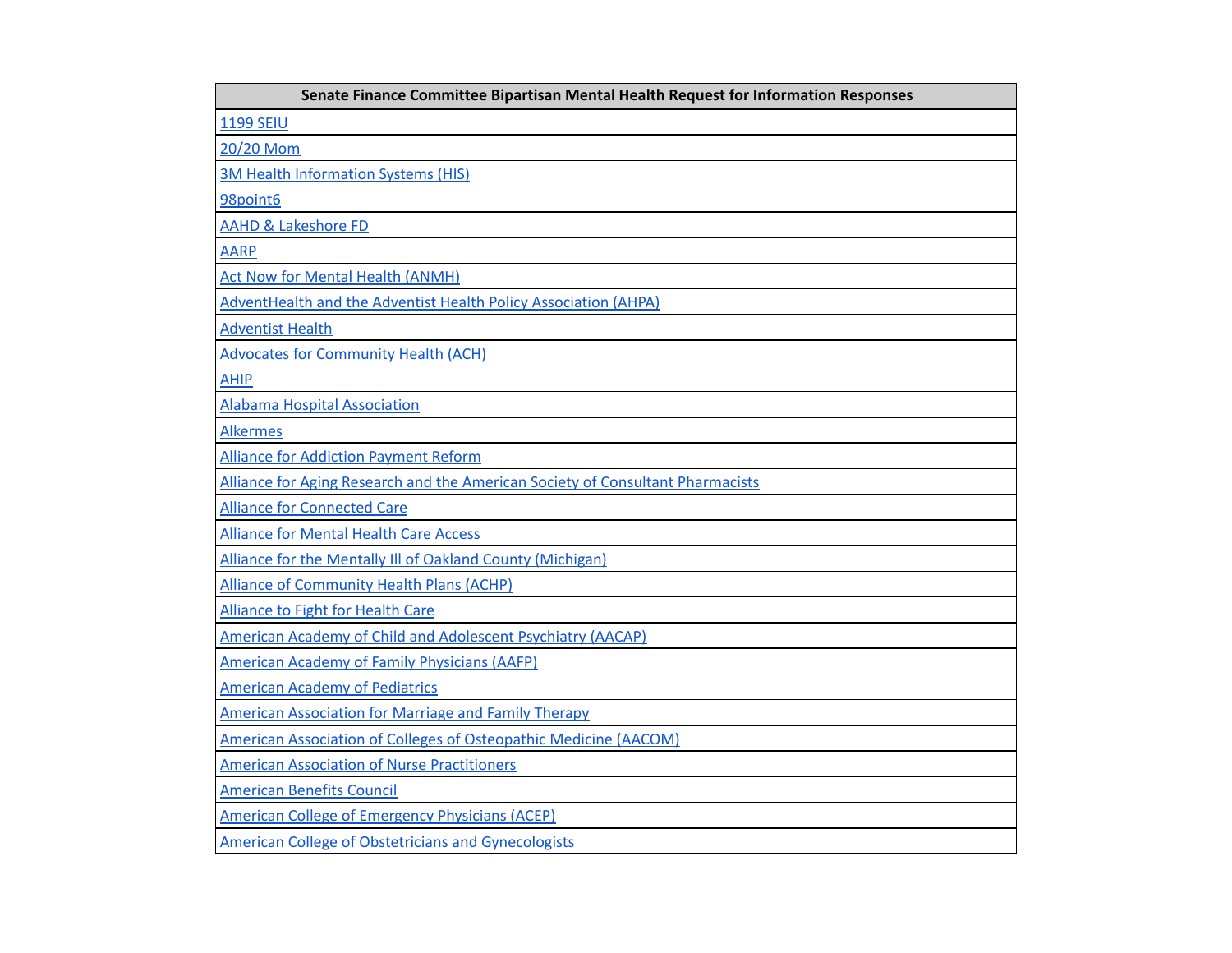| <b>American College of Physicians</b>                              |
|--------------------------------------------------------------------|
| <b>American Counseling Association</b>                             |
| <b>American Foundation for Suicide Prevention</b>                  |
| <b>American Hospital Association</b>                               |
| <b>American Medical Association (AMA)</b>                          |
| <b>American Nurses Association</b>                                 |
| <b>American Occupational Therapy Association</b>                   |
| <b>American Osteopathic Association</b>                            |
| <b>American Pharmacists Association</b>                            |
| <b>American Psychiatric Association</b>                            |
| <b>American Psychological Association</b>                          |
| <b>American Society of Addiction Medicine</b>                      |
| <b>American Telemedicine Association (ATA)</b>                     |
| <b>American Therapeutic Recreation Association (ATRA)</b>          |
| <b>America's Essential Hospitals</b>                               |
| Ann & Robert H. Lurie Children's Hospital of Chicago               |
| Anthem                                                             |
| Apalachee Center, Inc.                                             |
| <b>Arnold Ventures</b>                                             |
| <b>Aroostook Mental Health Services</b>                            |
| <b>Ascension</b>                                                   |
| <b>Ashley Addiction Treatment</b>                                  |
| <b>Association for Behavioral Health and Wellness</b>              |
| <b>Association of American Medical Colleges</b>                    |
| <b>Association of Maternal &amp; Child Health Programs (AMCHP)</b> |
| <b>Association of Oregon Community Mental Health Program</b>       |
| <b>Autism Speaks</b>                                               |
| <b>Bamboo Health</b>                                               |
| <b>BayCare Behavioral Health</b>                                   |
| <b>Bazelon Center for Mental Health Law</b>                        |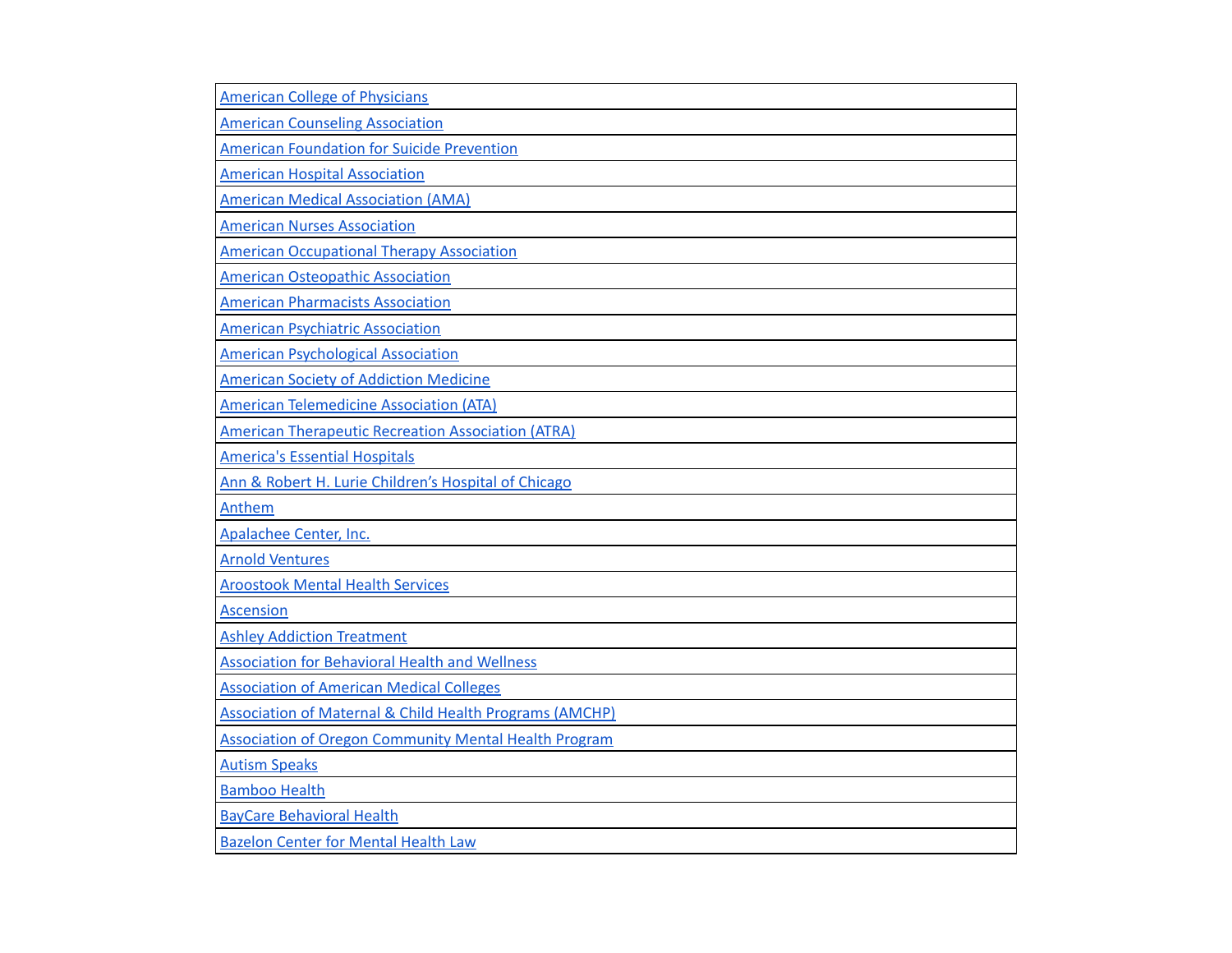| <b>Behavioral Health Information Technology (BHIT) Coalition</b>                      |
|---------------------------------------------------------------------------------------|
| <b>BHF, NCMHR</b>                                                                     |
| <b>Biogen</b>                                                                         |
| <b>Bipartisan Policy Center</b>                                                       |
| <b>Blue Note Therapeutics</b>                                                         |
| Boehringer Ingelheim Pharmaceuticals, Inc.                                            |
| <b>Boston Medical Center</b>                                                          |
| <b>Boys Town National Research Hospital</b>                                           |
| Brazelton Touchpoints Center at Boston Children's Hospital and Harvard Medical School |
| <b>Brightline</b>                                                                     |
| <b>California Alliance of Child and Family Services</b>                               |
| <b>California Children's Hospital Association</b>                                     |
| <b>California Department of Health Care Services</b>                                  |
| <b>California Schools VEBA</b>                                                        |
| <b>CAMBIA Health Solutions</b>                                                        |
| <b>CareFirst Blue Cross Blue Shield</b>                                               |
| <b>CareOregon</b>                                                                     |
| <b>Casey Family Programs</b>                                                          |
| <b>Catholic Guardian Services</b>                                                     |
| Centene                                                                               |
| <b>Center for Adoption Support and Education (CASE)</b>                               |
| <b>Center for Law and Social Policy (CLASP)</b>                                       |
| <b>Center for Resilience and Connection</b>                                           |
| <b>Center on Budget and Policy Priorities</b>                                         |
| Centerstone                                                                           |
| <b>CEOs of National Mental Health Advocacy Organizations</b>                          |
| <b>CHAMPS</b>                                                                         |
| <b>Child and Adolescent Mental Health Coalition</b>                                   |
| <b>Oregon Health and Sciences (OHSU)</b>                                              |
| <b>Child Welfare League of America (CWLA)</b>                                         |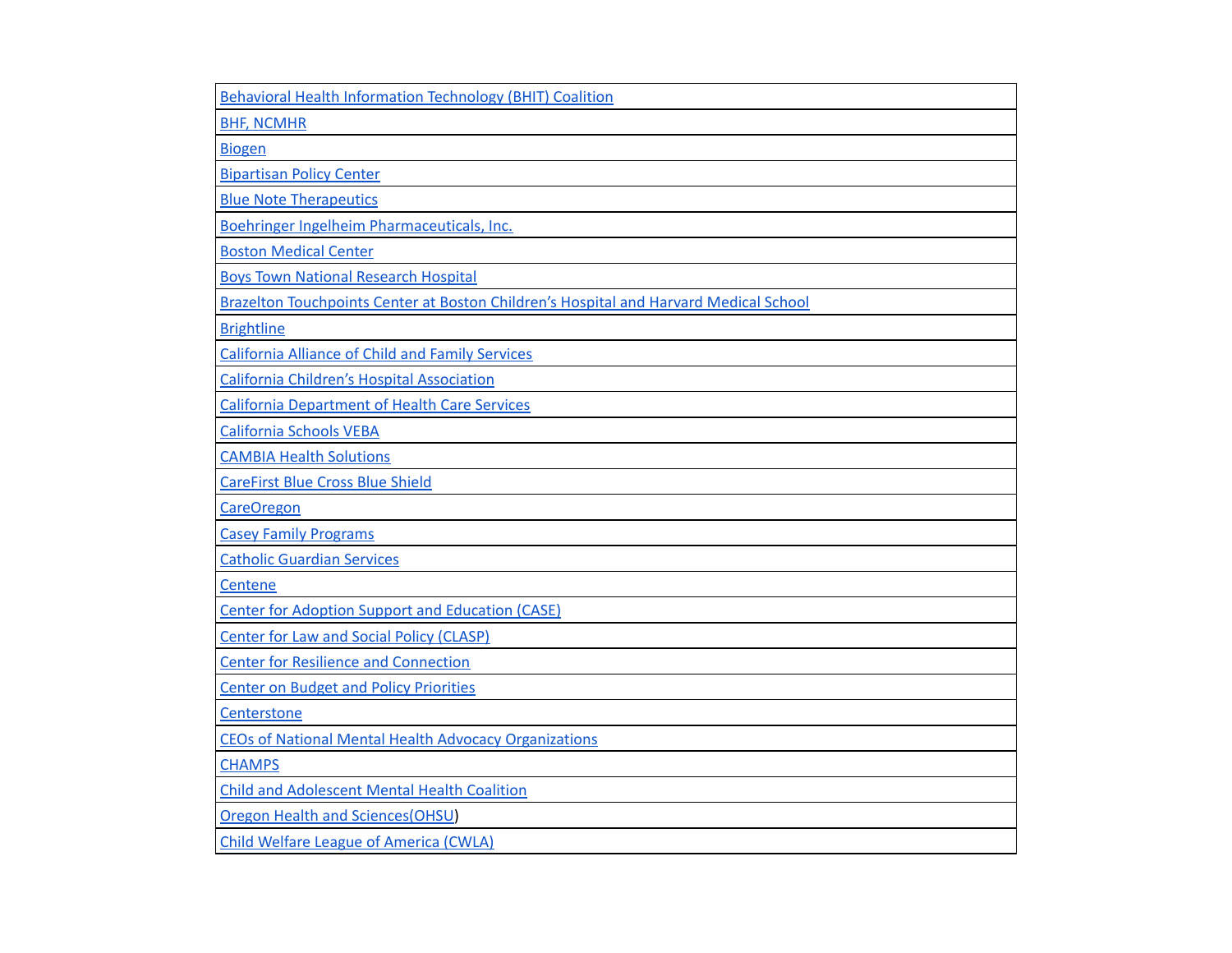| <b>Child Welfare Service Providers &amp; Advocacy Organizations</b> |
|---------------------------------------------------------------------|
| <b>Children and Family Futures</b>                                  |
| <b>Children and Youth Behavioral Health Workgroup</b>               |
| <b>Children First</b>                                               |
| <b>Children's Hospital Association of Texas</b>                     |
| <b>Children's Hospital Colorado</b>                                 |
| Children's Hospital of Philadelphia (CHOP)                          |
| <b>Children's Mental Health Campaign</b>                            |
| <b>Children's Healthcare of Atlanta</b>                             |
| <b>Children's Hospital Association</b>                              |
| <b>Children's National Hospital</b>                                 |
| <b>Children's Wisconsin</b>                                         |
| <b>Church Alliance to the Mental Health</b>                         |
| Cigna                                                               |
| <b>CJE SeniorLife</b>                                               |
| <b>CleanSlate Centers</b>                                           |
| <b>Coalition for Whole Health</b>                                   |
| <b>The National Council</b>                                         |
| <b>Coalition to End Social Isolation and Loneliness</b>             |
| <b>Coalition to Stop Opioid Overdose</b>                            |
| Cognoa                                                              |
| <b>College of Psychiatric and Neurologic Pharmacists (CPNP)</b>     |
| <b>Commercial Payor Letters</b>                                     |
| <b>CommonSpirit Health</b>                                          |
| <b>Commonwealth Fund</b>                                            |
| <b>Community Catalyst</b>                                           |
| <b>Community Partnerships for Mental Health</b>                     |
| <b>COMPASS Pathways</b>                                             |
| <b>Connecticut Children's</b>                                       |
| <b>Connections Health Solutions</b>                                 |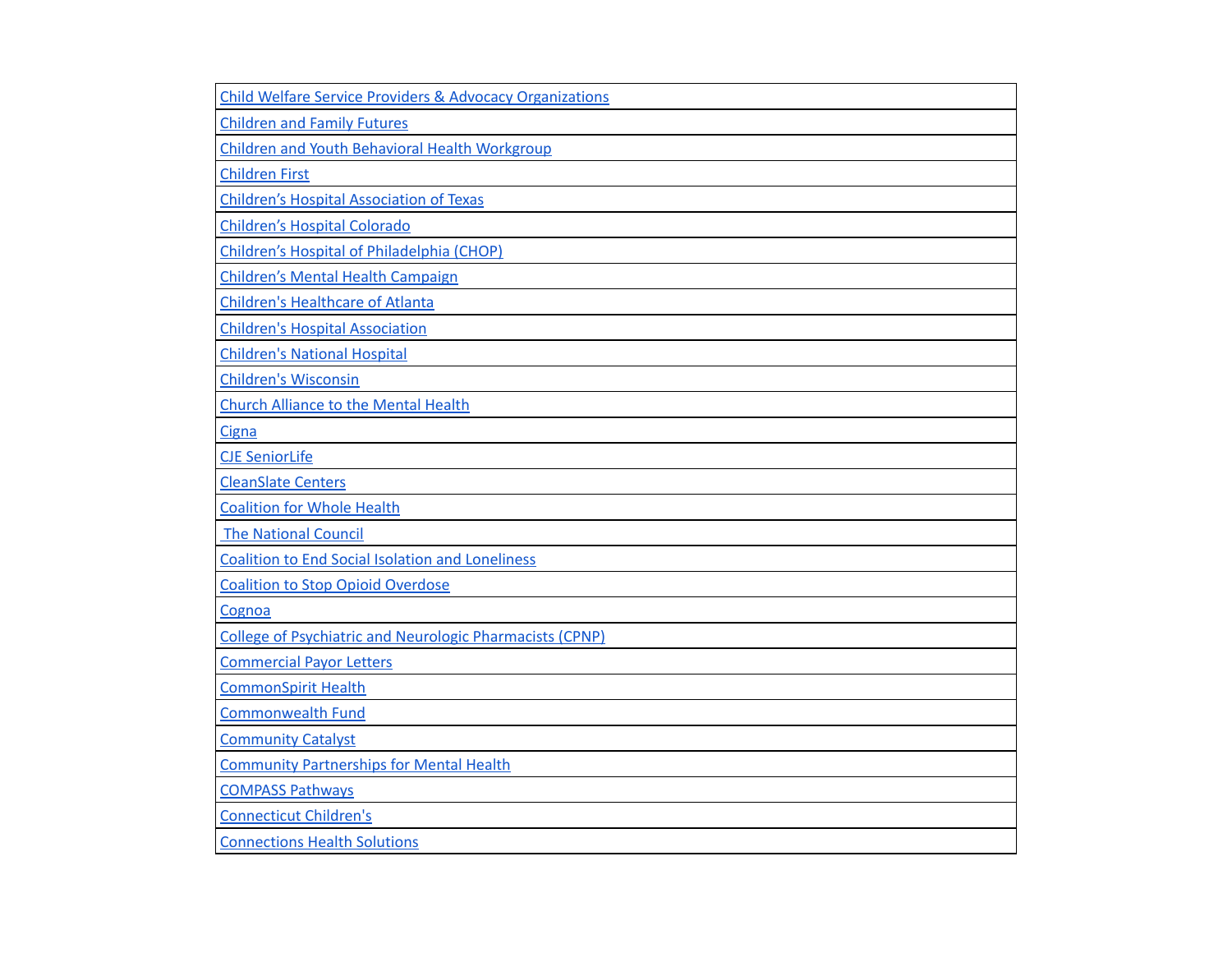| <b>Corporation for Supportive Housing or</b>                                                                            |
|-------------------------------------------------------------------------------------------------------------------------|
| <b>Council of Southeast Pennsylvania/PRO-ACT</b>                                                                        |
| <b>Council on Social Work Education (CSWE)</b>                                                                          |
| <b>CareOregon</b>                                                                                                       |
| <b>Crisis Text Line</b>                                                                                                 |
| Depression and Bipolar Support Alliance (DBSA)                                                                          |
| Didi Hirsch Mental Health Services                                                                                      |
| <b>Digital Therapeutics Alliance</b>                                                                                    |
| <b>Duke Health</b>                                                                                                      |
| <b>Eating Disorders Coalition</b>                                                                                       |
| <b>Embrace Families</b>                                                                                                 |
| Evermore                                                                                                                |
| <b>Faces &amp; Voices of Recovery</b>                                                                                   |
| <b>Family Healthcare Foundation</b>                                                                                     |
| <b>Firefighter Behavioral Health Alliance (FBHA)</b>                                                                    |
| <b>First Five Years Fund</b>                                                                                            |
| Fletcher Group, Inc                                                                                                     |
| <b>Florida Association of Children's Hospitals (FACH)</b>                                                               |
| Florida Chapter of the American Academy of Pediatrics                                                                   |
| <b>Fountain House</b>                                                                                                   |
| <b>Fresenius Medical Care North America</b>                                                                             |
| Friends of Recovery - New York                                                                                          |
| <b>Georgia Early Education Alliance for Ready Students</b>                                                              |
| GlobalMentalHealth@Harvard initiative                                                                                   |
| <b>Greenway Health</b>                                                                                                  |
| <b>Gundersen Health System</b>                                                                                          |
| <b>Haymarket Center</b>                                                                                                 |
| <b>Healing Minds NOLA</b>                                                                                               |
| <b>Health Care Transformation Task Force</b>                                                                            |
| <b>Health Information and Management Services Society (HIMSS) &amp; Personal Connected Health Alliance (PCHAlliance</b> |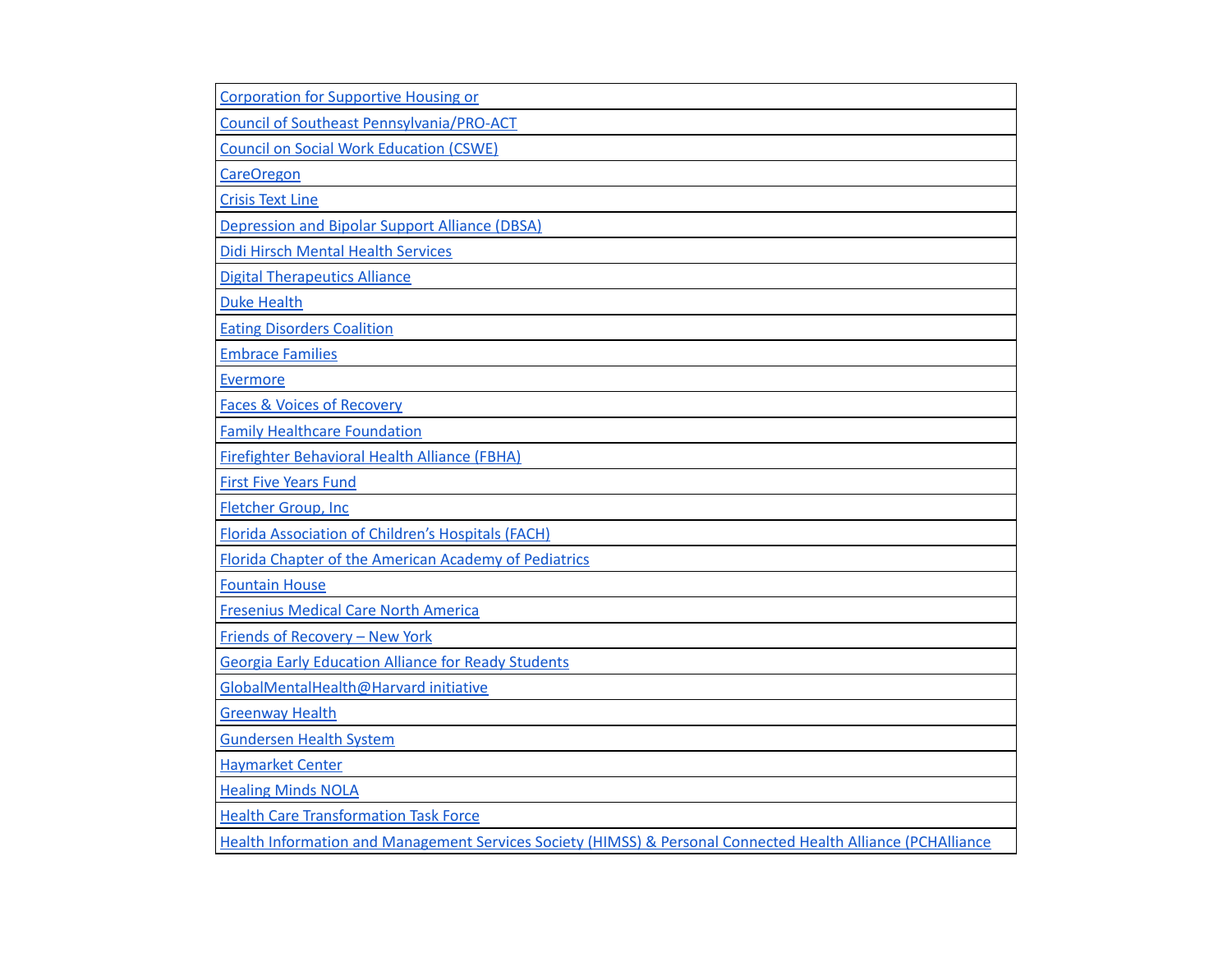| <b>Health Innovation Alliance</b>                                         |
|---------------------------------------------------------------------------|
| <b>Healthcare Leadership Council</b>                                      |
| <b>Healthy Minds Healthy Kids Campaign</b>                                |
| <b>Healthy Schools Campaign</b>                                           |
| <b>Hennepin Healthcare System</b>                                         |
| <b>Henry Ford Health System</b>                                           |
| HR Policy Association & American Health Policy Institute                  |
| Huntsman Mental Health Institute (HMHI)                                   |
| <b>Idaho Behavioral Health Council</b>                                    |
| <b>Idaho Primary Care Association (IPCA)</b>                              |
| <b>Illinois Association for Infant Mental Health</b>                      |
| innovaTel Telepsychiatry                                                  |
| <b>Intermountain Healthcare</b>                                           |
| <b>International Certification and Reciprocity Consortium (IC&amp;RC)</b> |
| Johnson & Johnson                                                         |
| Juvenile Welfare Board of Pinellas County                                 |
| <b>Kaiser Permanente</b>                                                  |
| <b>Landmark Health</b>                                                    |
| Latino Mental Health Advocacy Concilio                                    |
| Law Project for Psychiatric Rights.                                       |
| <b>Lines for Life</b>                                                     |
| Los Angeles County Department of Mental Health (LACDMH)                   |
| Los Angeles County Department of Public Health                            |
| Lundbeck                                                                  |
| <b>MACPAC</b>                                                             |
| <b>Magellan Health</b>                                                    |
| <b>Maine Primary Care Association</b>                                     |
| <b>MaineHealth</b>                                                        |
| <b>March of Dimes</b>                                                     |
| <b>Maryland Parity Coalition</b>                                          |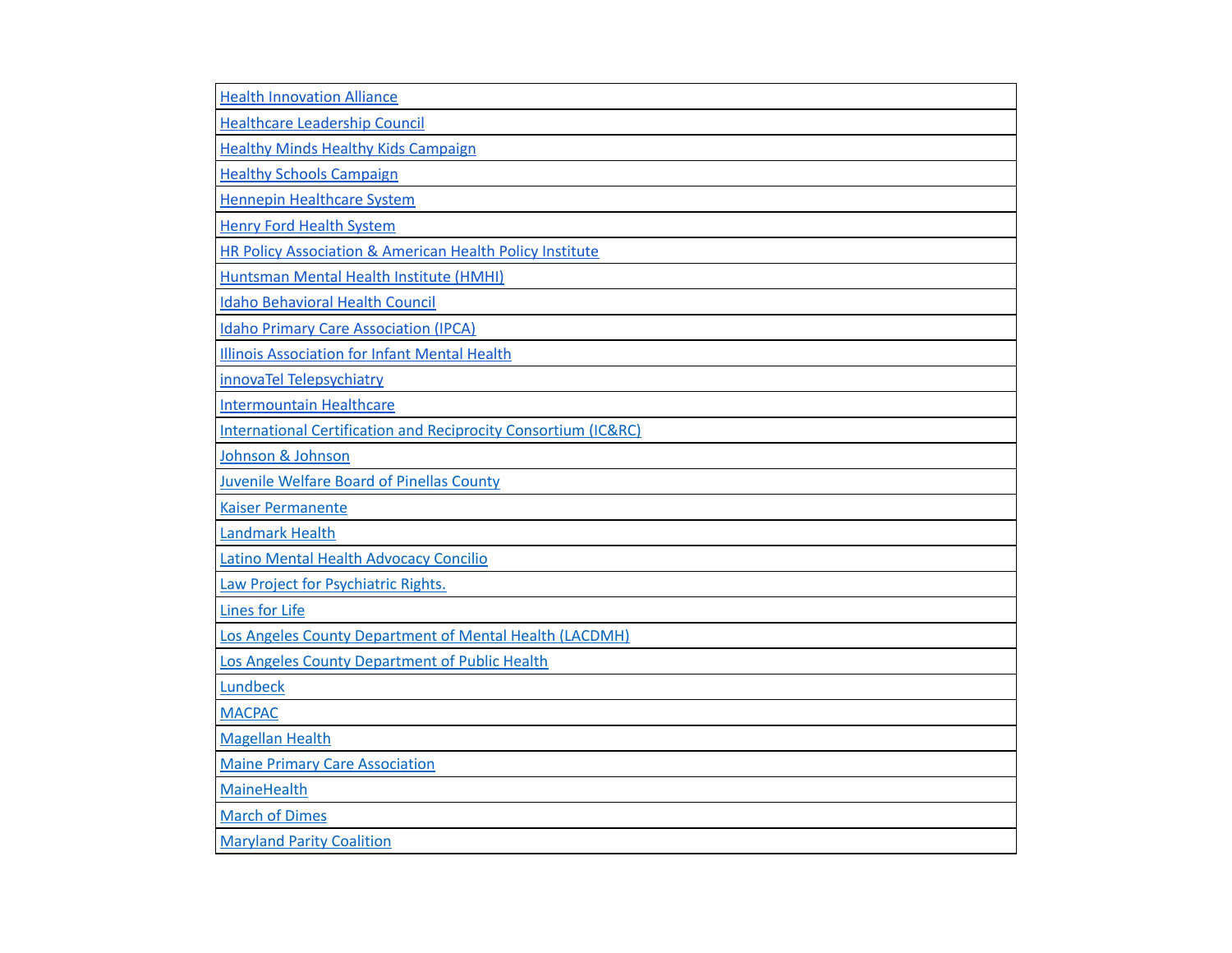| <b>Masimo</b>                                                                  |
|--------------------------------------------------------------------------------|
| <b>Massachusetts Medical Society</b>                                           |
| Maternal Mental Health Leadership Alliance (MMHLA)                             |
| <b>MCG Health</b>                                                              |
| <b>Meadows Mental Health Policy Institute</b>                                  |
| <b>Medicare Mental Health Care Workforce</b>                                   |
| <b>Mental Health America</b>                                                   |
| <b>Mental Health Liaison Group (MHLG)</b>                                      |
| <b>Modern Health</b>                                                           |
| Monument                                                                       |
| <b>Mount Sinai Health System</b>                                               |
| <b>NAADAC</b>                                                                  |
| <b>NABH</b>                                                                    |
| <b>NACBHDD-NARMH</b>                                                           |
| <b>NAEMT</b>                                                                   |
| <b>National Action Alliance for Suicide Prevention</b>                         |
| National Alliance of Healthcare Purchaser Coalitions                           |
| <b>National Alliance on Mental Illness</b>                                     |
| <b>National Alliance on Mental Illness Oregon</b>                              |
| National Association for Children's Behavioral Health (NACBH)                  |
| National Association of Community Health Centers (NACHC)                       |
| <b>National Association of Counties</b>                                        |
| <b>National Association of Health Underwriters (NAHU)</b>                      |
| <b>National Association of Medicaid Directors (NAMD)</b>                       |
| <b>National Association of Pediatric Nurse Practitioners (NAPNAP)</b>          |
| <b>National Association of School Nurses</b>                                   |
| <b>National Association of School Psychologists</b>                            |
| <b>National Association of Social Workers</b>                                  |
| National Association of State Alcohol and Drug Abuse Directors (NASADAD)       |
| <b>National Association of State Mental Health Program Directors (NASMHPD)</b> |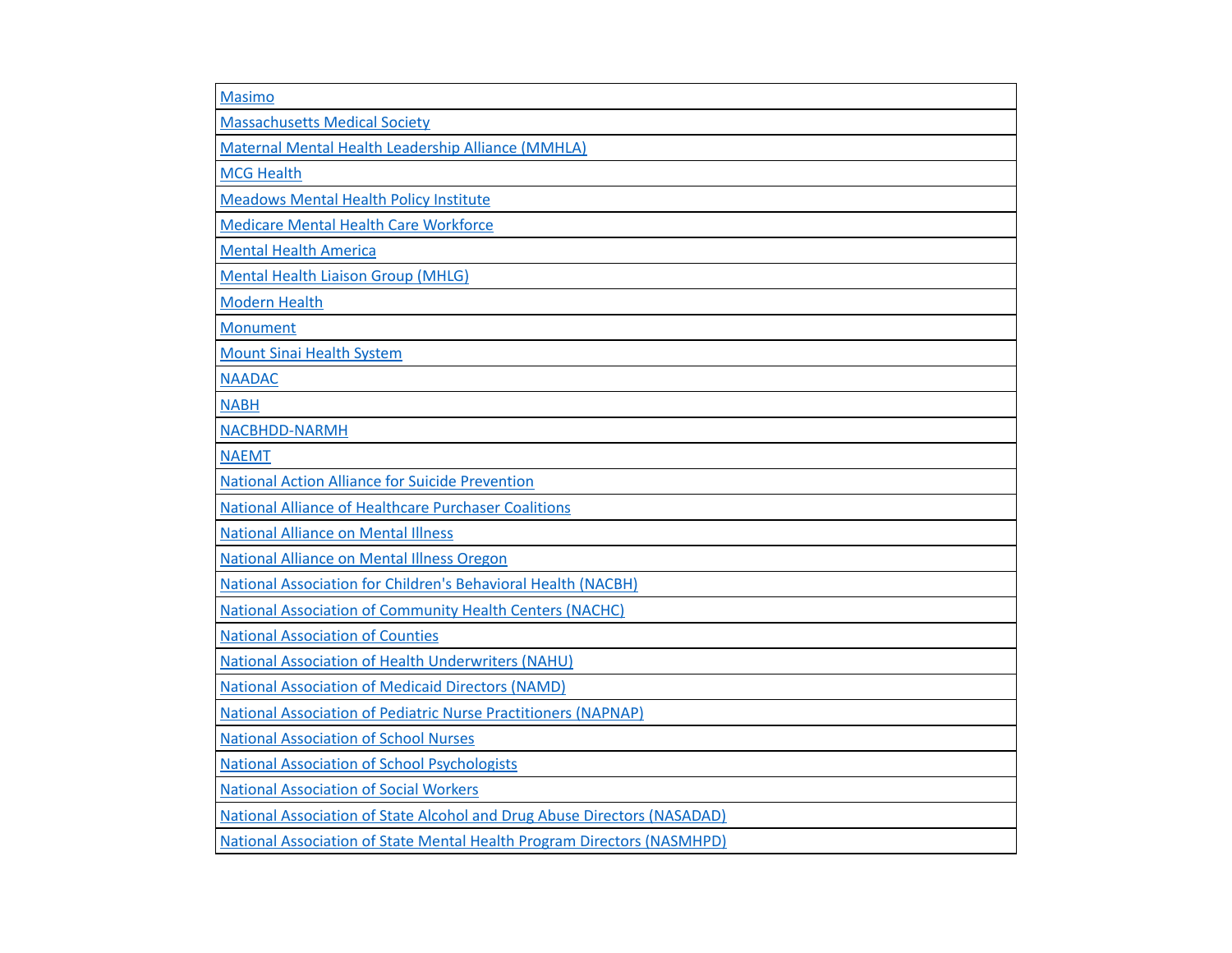| <b>National Board for Certified Counselors</b>                           |
|--------------------------------------------------------------------------|
| <b>National Coalition for Mental Health Recovery</b>                     |
| National Coalition on Mental Health and Aging (NCMHA)                    |
| <b>National Commission on Correctional Health Care (NCCHC)</b>           |
| National Committee for Quality Assurance (NCQA)                          |
| <b>National Council for Mental Wellbeing</b>                             |
| <b>National Health Law Program</b>                                       |
| <b>National League for Nursing</b>                                       |
| <b>National MS Society</b>                                               |
| <b>National Organization of State Associations for Children (NOSAC)</b>  |
| <b>National PACE Association (NPA)</b>                                   |
| <b>National Patient Safety Board (NPSB)</b>                              |
| <b>National Rural Health Association</b>                                 |
| <b>National Shattering Silence Coalition (NSSC)</b>                      |
| <b>Nemours Children's Health</b>                                         |
| <b>Netsmart</b>                                                          |
| <b>Network of Behavioral Health Providers</b>                            |
| <b>Neurocrine Biosciences Inc</b>                                        |
| <b>New Deal for Youth</b>                                                |
| New Jersey Association of Mental Health and Addiction Agencies (NJAMHAA) |
| No Health without Mental Health                                          |
| Northern Light Acadia Hospital                                           |
| Northwest Portland Area Indian Health Board                              |
| NYS Coalition for Children's Behavioral Health                           |
| <b>OCHIN</b>                                                             |
| <b>OHSU</b>                                                              |
| <b>One Medical</b>                                                       |
| Oregon Association of Hospitals and Health Systems (OAHHS)               |
| Orexo                                                                    |
| Otsuka America Pharmaceutical's (Otsuka)                                 |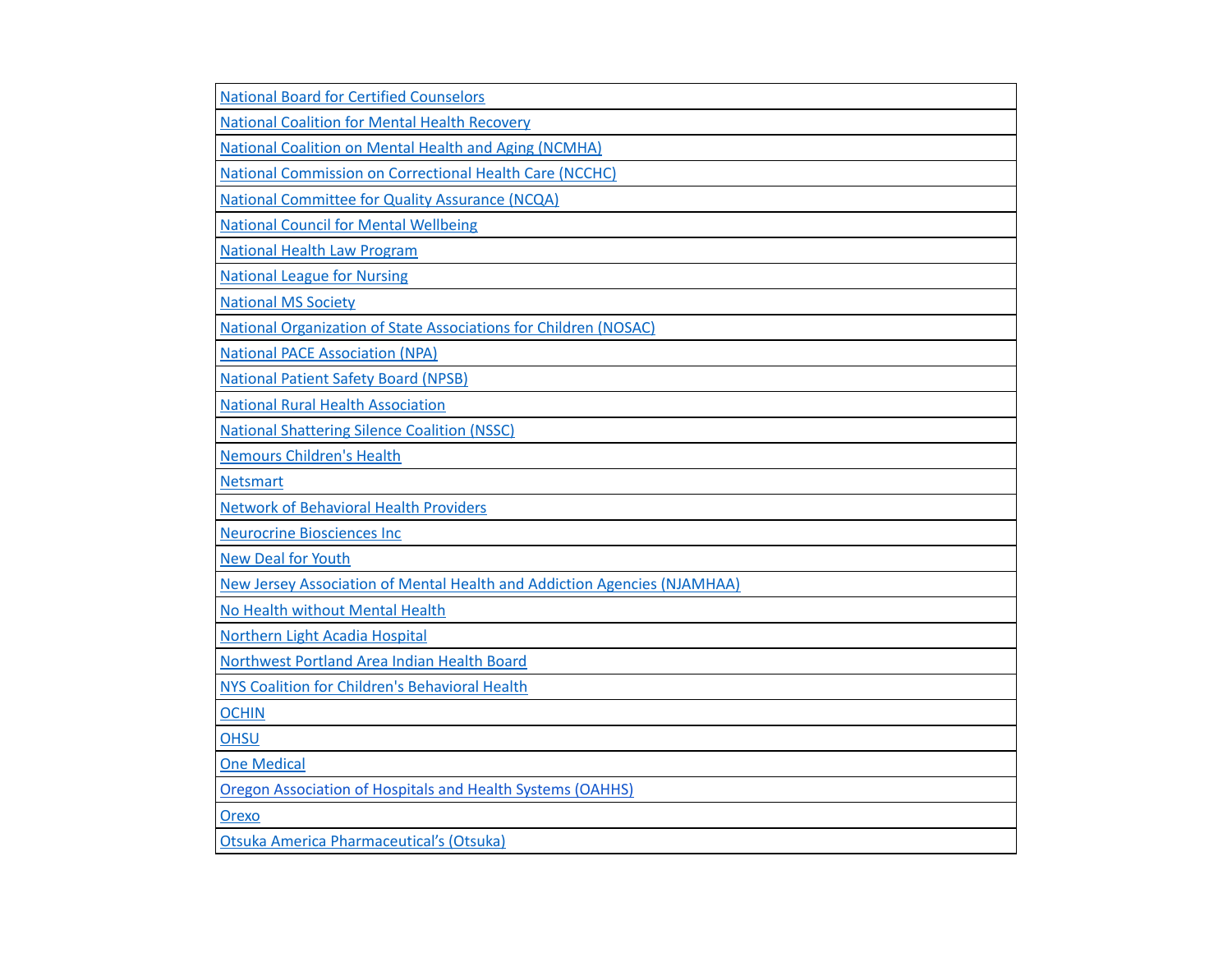| <b>Parent Possible</b>                                          |
|-----------------------------------------------------------------|
| Partnership to Advance Virtual Care (PAVC)                      |
| Partnership to Empower Physician-Led Care                       |
| <b>Partnership to End Addiction</b>                             |
| <b>Partnership to Fight Chronic Disease</b>                     |
| Pennsylvania Association of Area Agencies on Aging              |
| <b>Physician Assistant Education Association (PAEA)</b>         |
| <b>Pine Rest Christian Mental Health Services</b>               |
| <b>Pipeline Health System</b>                                   |
| Point 32 Health                                                 |
| PolicyLab at Children's Hospital of Philadelphia                |
| <b>Population Health Alliance</b>                               |
| Postpartum Support International and its Mind the Gap Coalition |
| <b>Prevent Blindness</b>                                        |
| <b>Psychiatric Medical Care (PMC)</b>                           |
| <b>Psychotherapy Action Network (PsiAN)</b>                     |
| <b>Quest Center</b>                                             |
| <b>Recovery Centers of America</b>                              |
| <b>REDC Consortium</b>                                          |
| <b>RI Elder Mental Health and Addiction Coalition</b>           |
| <b>RI</b> International                                         |
| <b>Rogers Behavioral Health</b>                                 |
| <b>Rush University Medical Center</b>                           |
| <b>Sandy Hook Promise</b>                                       |
| <b>SCAN Health Plan</b>                                         |
| Schizophrenia & Psychosis Action Alliance                       |
| <b>School Social Work Association of America (SSWAA)</b>        |
| <b>Seattle Children</b>                                         |
| <b>Shades of Blue Project</b>                                   |
| <b>Sharecare</b>                                                |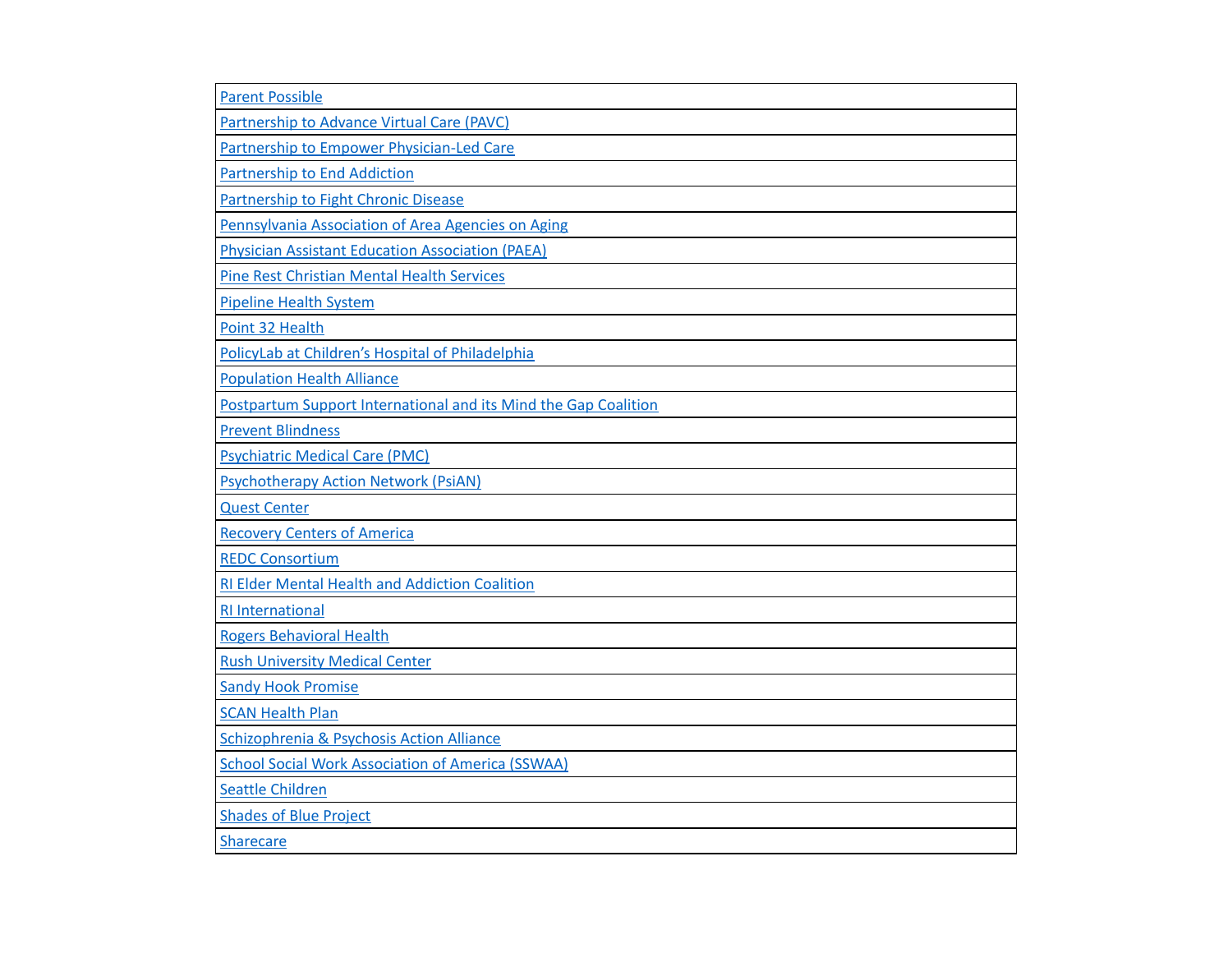|  | <b>Shatter Proof</b>                                                |
|--|---------------------------------------------------------------------|
|  | <b>Sheppard Pratt</b>                                               |
|  | <b>Smarter Health Care Coalition</b>                                |
|  | <b>Society of Pediatric Nurses (SPN)</b>                            |
|  | <b>Spectrum Healthcare Group</b>                                    |
|  | <b>SSM Health</b>                                                   |
|  | <b>Start Early</b>                                                  |
|  | <b>Teaching Hospitals of Texas (THOT)</b>                           |
|  | <b>Teladoc Health</b>                                               |
|  | <b>Temple University Health System</b>                              |
|  | The Arizona Peer and Family Coalition (APFC)                        |
|  | The Association of Recovery Schools (ARS)                           |
|  | The Behavioral Response Evaluation Program (BRE)                    |
|  | The Council of Southeast Pennsylvania/PRO-ACT                       |
|  | The ERISA Industry Committee                                        |
|  | The Institute for Innovation & Implementation                       |
|  | The International Society of Interpersonal Psychotherapy (ISIPT)    |
|  | The Jewish Federations of North America                             |
|  | The Joint Commission                                                |
|  | The Kempe Foundation                                                |
|  | The Kennedy Forum                                                   |
|  | The Key Clubhouse of South Florida                                  |
|  | The Michael J. Fox Foundation for Parkinson's Research              |
|  | The National Association for Rights Protection and Advocacy (NARPA) |
|  | <b>The National Council</b>                                         |
|  | The New York City Department of Health and Mental Hygiene           |
|  | The Rural Policy Research Institute                                 |
|  | <b>The School Superintendents Association</b>                       |
|  | <b>Thresholds</b>                                                   |
|  | <b>Treatment Advocacy Center</b>                                    |
|  |                                                                     |